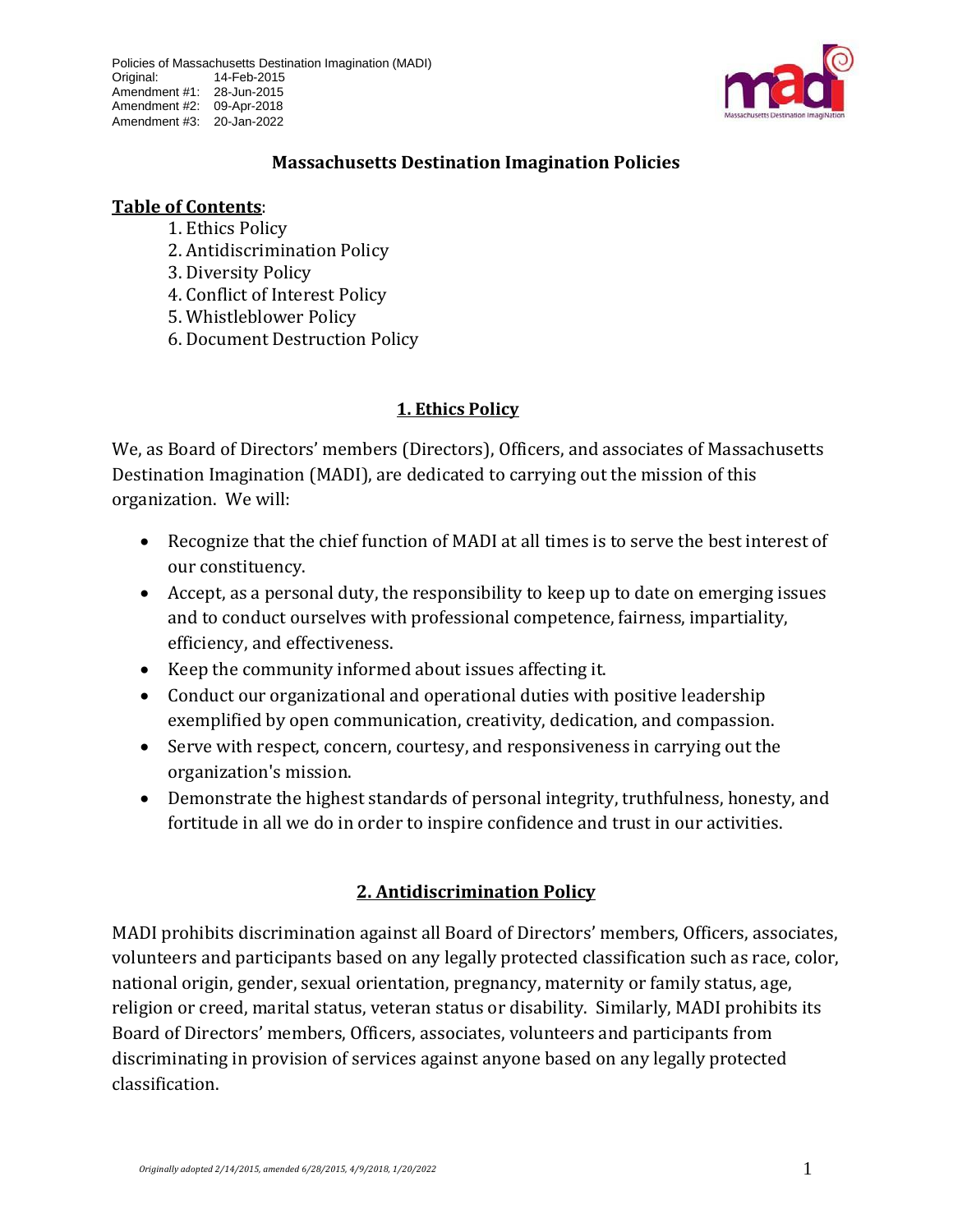

These policies and provisions contained here apply to every aspect of MADI's programs, practices and activities.

Specifically, no person within or representing MADI will intentionally commit any of the following acts for reasons prohibited by this policy:

- Discriminate in the recruitment, training, compensation, promotion, transfer, termination, or any other terms or conditions.
- Make any comments or display or distribute any materials that constitute unlawful harassment based on an individual's membership in a legally protected class.
- Deny a person any service, other program benefits, or financial aid based on the individual's legally protected classification.

Any MADI Board of Directors' member, Officer, associate, volunteer or participant who becomes aware or is made aware of violations to this provision has the affirmative obligation to report the conduct to the Affiliate Director, or if the Affiliate Director is engaged in the conduct, to the Chairman of the MADI Board of Directors or to any member of the MADI Board of Directors.

## **3. Diversity Policy**

MADI recognizes the benefit to the Destination Imagination experience of encouraging a diverse group of student participants, leaders and adult volunteers. We recognize that each participant, leader or volunteer brings a unique set of capabilities. We value such diversity at all levels of the organization.

We strive to foster a supportive and inclusive environment in which all individuals realize their maximum potential. We believe that the wide array of perspectives that results from such diversity promotes innovation and success. Diversity makes us more creative, flexible and relevant to the communities we serve. Our human capital is our most valuable asset. We will treat others with dignity and exhibit conduct that respects diversity and inclusion at all program events.

# **4. Conflict of Interest Policy**

Whenever a Board of Directors' member or Officer of MADI, or an immediate family member of such a Board of Directors' member or Officer, has a financial or personal interest in any matter coming before the MADI Board of Directors, or as a vendor, purchaser or otherwise, or contracting or entering into any other transaction with the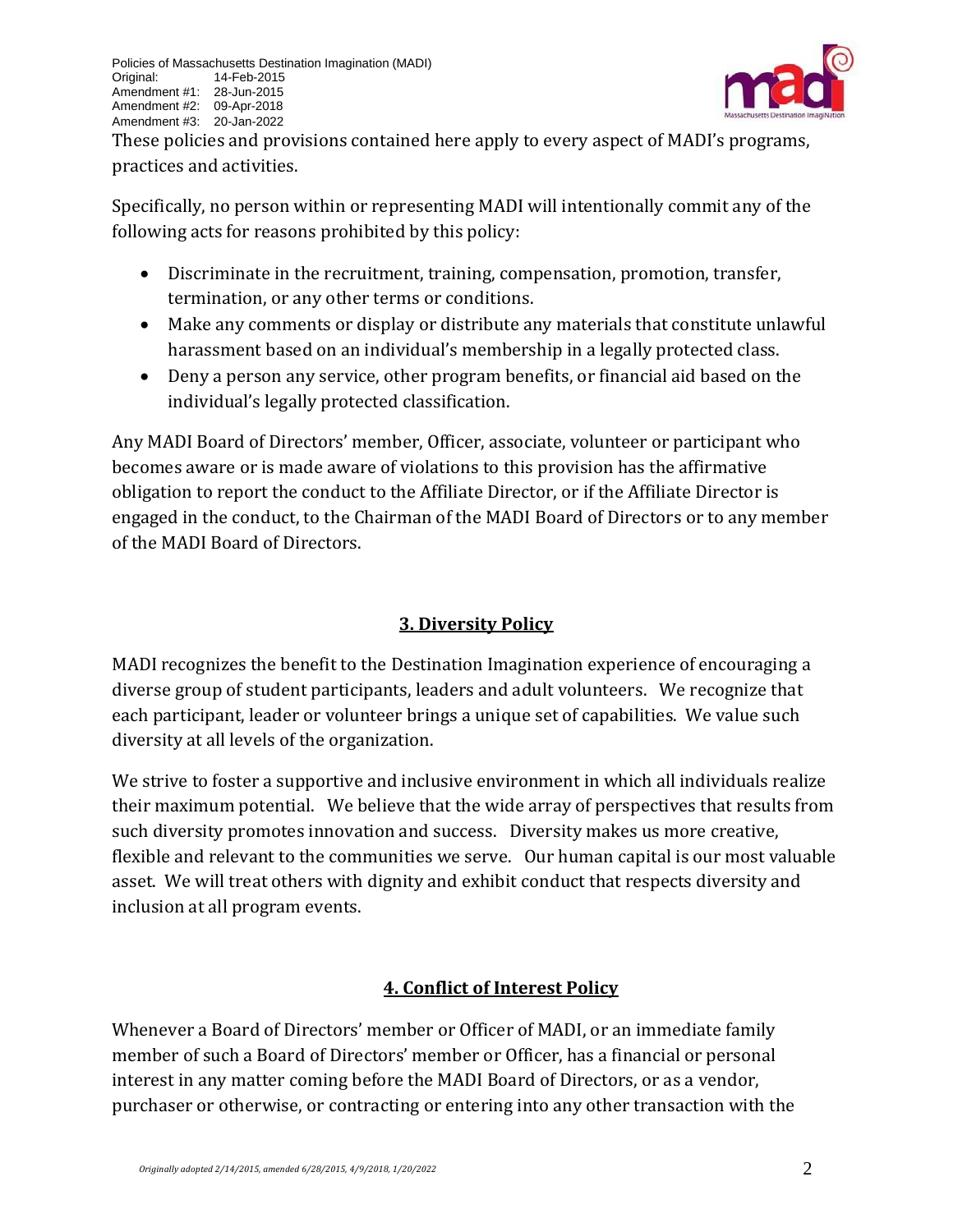

MADI organization or with any entity of which MADI is an affiliate, the affected person shall a) fully disclose the nature of the interest and b) withdraw from discussion, lobbying, and voting on the matter. Any transaction or vote involving a potential conflict of interest shall be approved only when a majority of disinterested Directors determine that it is in the best interest of MADI to do so. The minutes of meetings at which such votes are taken shall record such disclosure, abstention and rationale for approval.

Board of Director's members and Officers shall refrain from obtaining any list of clients for personal or private solicitation purposes at any time during the term of their affiliation.

Although it is not a conflict of interest to reimburse Board of Directors' members for expenses incurred (such as the purchase of supplies), Board of Directors' members are prohibited by law from being paid for serving on the MADI Board of Directors.

## **5. Whistleblower Policy**

#### **General**

Massachusetts Destination Imagination Code of Ethics (the Code), as affirmed in the MADI Ethics Policy, requires Board of Directors' members (Directors), Officers and associates to observe high standards of business and personal ethics in the conduct of their duties and responsibilities. As representatives of MADI, we must practice honesty and integrity in fulfilling our responsibilities and comply with all applicable laws and regulations.

## **Reporting Responsibility**

It is the responsibility of all Directors, Officers, and associates to comply with the Code and to report violations or suspected violations in accordance with the Whistleblower Policy.

## **No Retaliation**

No Director, Officer, associate or participant who, in good faith, reports a violation of the Code shall suffer harassment, retaliation or adverse service or employment consequence. Any Director, Officer, or associate who retaliates against someone who has reported a violation in good faith is subject to discipline up to and including termination of service to and/or within MADI. This Whistleblower Policy is intended to encourage and enable Directors, Officers, associates, participants and others to raise serious concerns within MADI prior to seeking resolution outside MADI.

## **Reporting Violations**

MADI maintains an open-door policy and encourages Directors, Officers, associates and participants to share their questions, concerns, suggestions or complaints with someone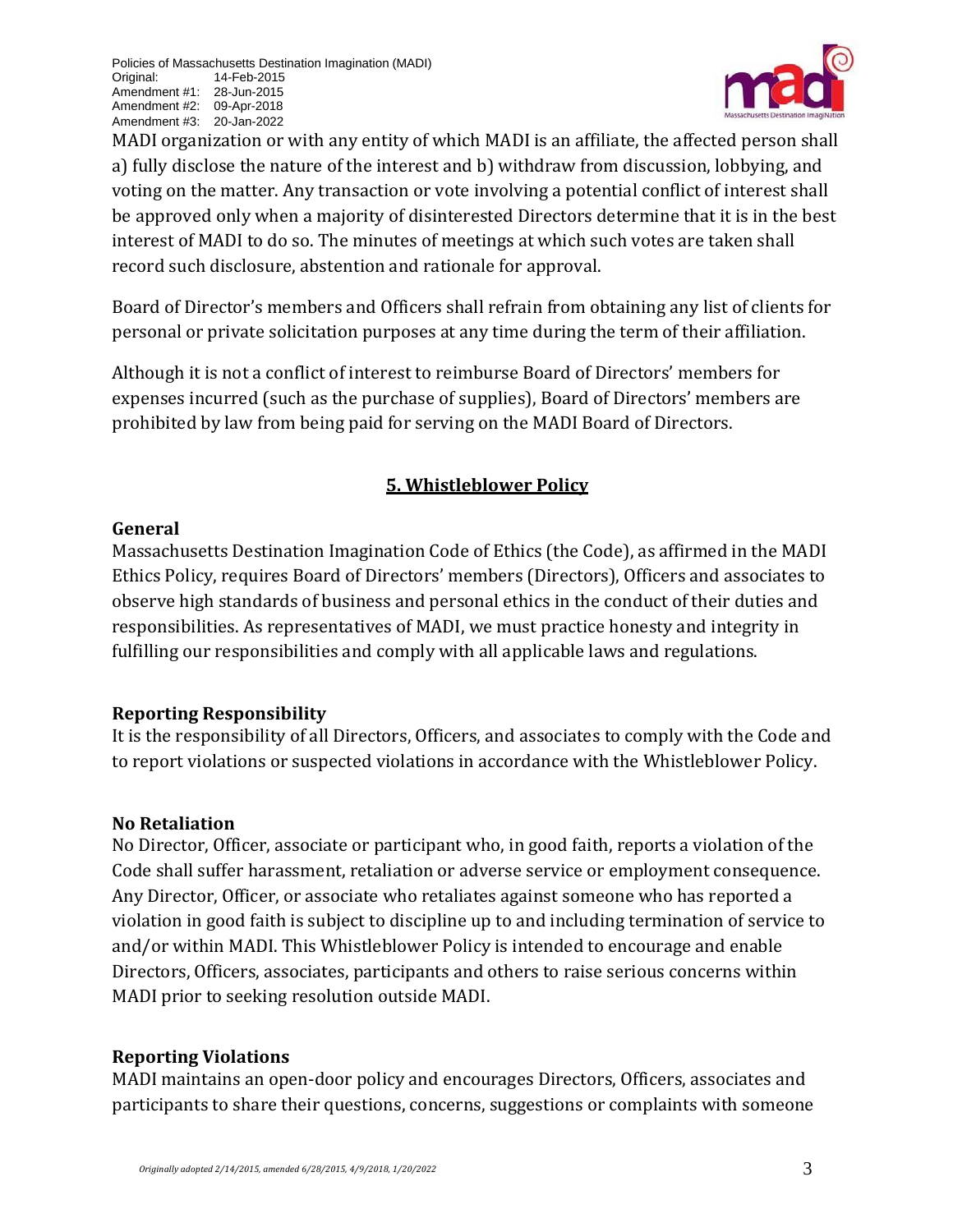

who can address them properly. In most cases, the Affiliate Director is in the best position to address an area of concern. However, if you are not comfortable speaking with the Affiliate Director or you are not satisfied with the Affiliate Director's response, you are encouraged to speak with any other member of the MADI Board of Directors.

#### **Acting in Good Faith**

Anyone filing a complaint concerning a violation or suspected violation of the Code must be acting in good faith and have reasonable grounds for believing the information disclosed indicates a violation of the Code. Any allegations that prove not to be substantiated and which prove to have been made maliciously or knowingly to be false will be viewed as a serious disciplinary offense.

#### **Confidentiality**

Violations or suspected violations may be submitted on a confidential basis by the complainant or may be submitted anonymously. Reports of violations or suspected violations will be kept confidential to the extent possible, consistent with the need to conduct an adequate investigation.

### **Handling of Reported Violations**

The Affiliate Director or other member of the MADI Board of Directors to whom the complaint was made will notify the submitter and acknowledge receipt of the reported violation or suspected violation within five business days. All reports will be promptly investigated and appropriate corrective action will be taken if warranted by the investigation.

## **6. Document Destruction Policy**

The Sarbanes-Oxley Act, which was signed into law on July 30, 2002, was designed to add new governance standards for the corporate sector to rebuild public trust in publicly held companies. While the majority of this act deals directly with for-profit corporations, two standards in the act, document destruction and whistle-blower protection, apply to nonprofit corporations.

As a recognized non-profit corporation, Massachusetts Destination Imagination (MADI) acknowledges its responsibility to preserve information relating to litigation, audits and investigations. The Sarbanes- Oxley Act of July 30, 2002, makes it a crime to alter, cover up, falsify, or destroy any document to prevent its use in an official proceeding. Failure on the part of MADI Directors, Officers, or associates to follow this policy can result in possible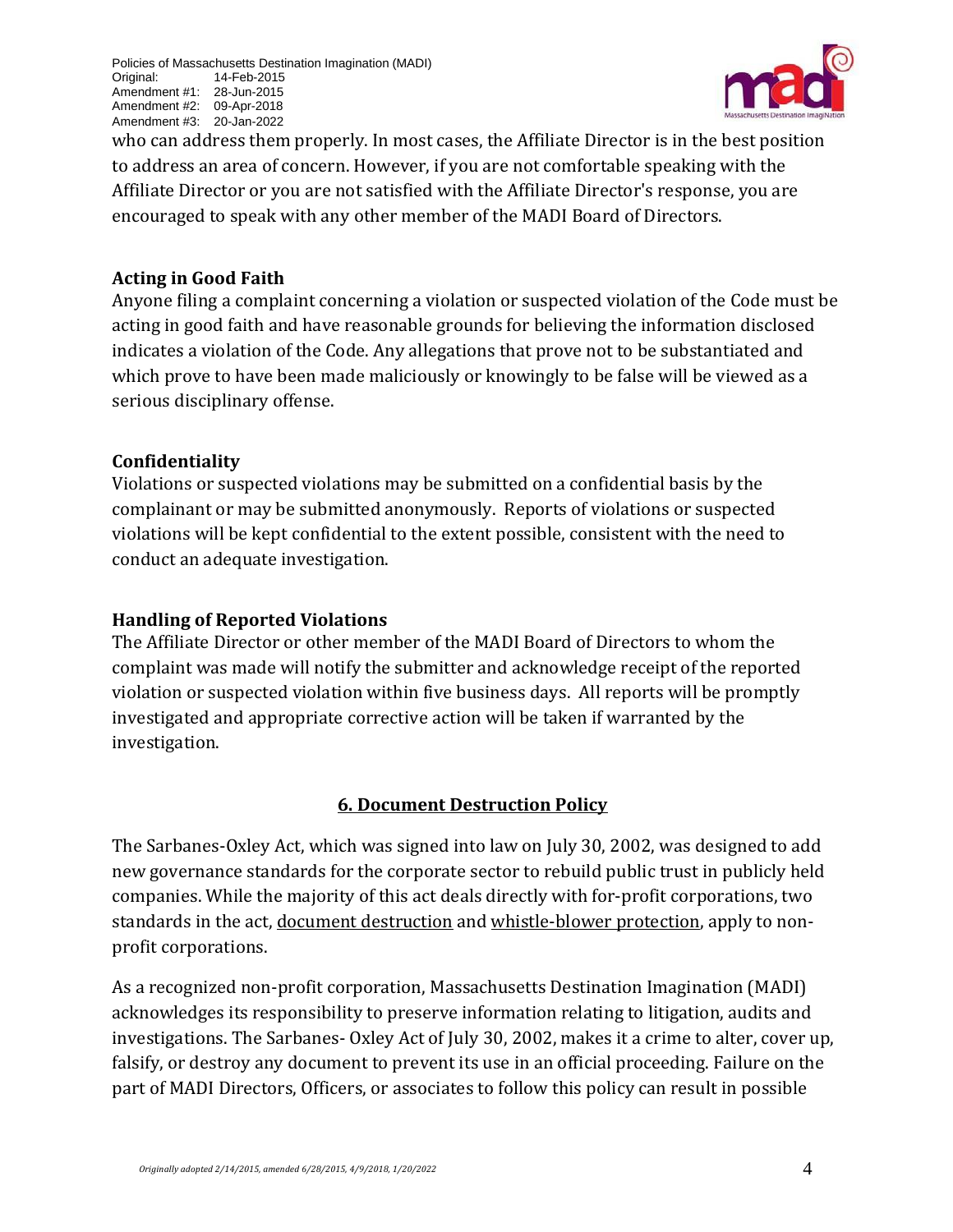

civil and criminal sanctions against MADI and its leadership and possible disciplinary action against responsible individuals (up to and including termination of service). Each MADI Director, Officer and associate has an obligation to notify the Chairman of the Board of Directors of a potential or actual litigation, external audit, investigation or similar proceeding involving MADI that may have an impact, as well, on the approved records retention schedule.

MADI will adhere to the minimum documentation retention requirements as listed below.

|                                                                                       | <b>Minimum Retention</b>    |
|---------------------------------------------------------------------------------------|-----------------------------|
| <b>Type of Document</b>                                                               | Requirement                 |
| General Ledger                                                                        | Permanently                 |
| Accounts payable ledgers & schedules                                                  | 7 years                     |
| Accounts receivable ledger                                                            | 7 years                     |
| Audit reports                                                                         | Permanently                 |
| <b>Bank Reconciliations</b>                                                           | 2 years                     |
| <b>Bank Statements</b>                                                                | 3 years                     |
| Checks (for important payments &<br>purchases)                                        | Permanently                 |
| Contracts, mortgages, notes, & leases<br>(expired)                                    | 7 years                     |
| Contracts (still in effect)                                                           | Permanently                 |
| Correspondence (general)                                                              | 2 years                     |
| Correspondence (legal & important matters)                                            | Permanently                 |
| Correspondence (with customers & vendors)                                             | 2 years                     |
| Deeds, mortgages, and bills of sale                                                   | Permanently                 |
| Depreciation schedules                                                                | Permanently                 |
| Duplicate deposit slips                                                               | 2 years                     |
| Expense analyses/expense distribution<br>schedules                                    | 7 years                     |
| Year-end Financial Statements                                                         | Permanently                 |
| <b>Insurance Polices (expired)</b>                                                    | 3 years                     |
| Insurance records, current accident reports,<br>claims, policies, etc.                | Permanently                 |
| Internal audit reports                                                                | 3 years                     |
| Invoices (to sales recipients, from vendors)                                          | 7 years                     |
| Minute books, bylaws, and charter                                                     | Permanently                 |
| Intellectual property (e.g., patent filings and<br>issued patents) and related papers | Permanently                 |
| Tax returns and worksheets                                                            | Permanently                 |
| Trademark registrations and copyrights                                                | Permanently                 |
| Equipment and other asset records                                                     | 5 years (after disposition) |